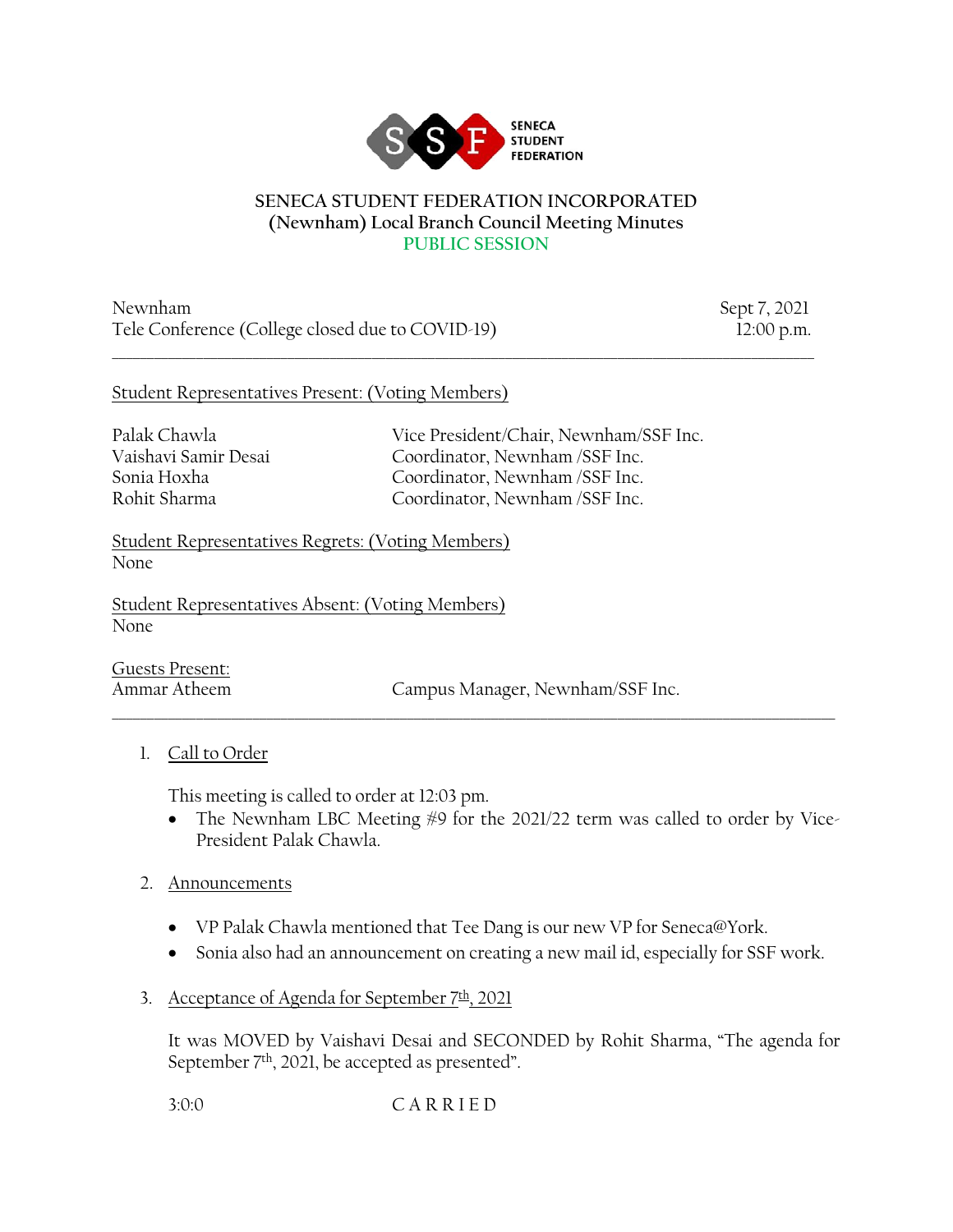### 4. Confirmation of Minutes for August  $17th$ , 2021

It was MOVED by Sonia Hoxha and SECONDED by Vaishavi Desai, "to accept August 17<sup>th</sup>, 2021 meeting minutes as presented".

3:0:0 C A R R I E D

- 5. Business
- a) Member's Report
- Sonia went into the club's committee meeting, and they decided to terminate some people as they observed that some clubs were inactive, and they even tried to contact them but didn't receive any response.
- She added that if the club members didn't reply by Friday, they needed to organize elections for certain clubs and see who needed to be replaced.
- She even tried to contact the marketing team to advertise the clubs.
- Vaishavi was working with the Food Bank Committee, but as Oshin was the organizer and in charge of the committee and she is no longer part of the SSF, the committee is being delayed.
- She also received few questions regarding building class schedules, loan laptops, accommodation, etc., as many students came to Canada for the fall term.
- There was an integrity Vaishavi received regarding a student for a plagiarism case, and it was the student's last semester. She assisted her by advising the student to tell the truth to the committee.
- VP Palak agreed and told Vaishavi to check up on the student if the issue was solved.
- Rohit received some queries from students regarding making a schedule as well he received a call from a student to ask about the log-in instructions for the blackboard.
- He also received a plagiarism issue where a student and student's best friend cheated in the exam. He advised the student to speak the truth regarding what was done.
- For the clubs, Rohit spoke about SSF care as he received a mail regarding further meetings to be held.
- VP Palak Chawla received issues from students regarding loaning laptops and integrity as well.

# b) Social Media Council Names

- In the central, it was decided that the council members would take over the Instagram account for four months to answer the queries received by students.
- VP Palak said that whoever is interested can give their names by today to send it to the management.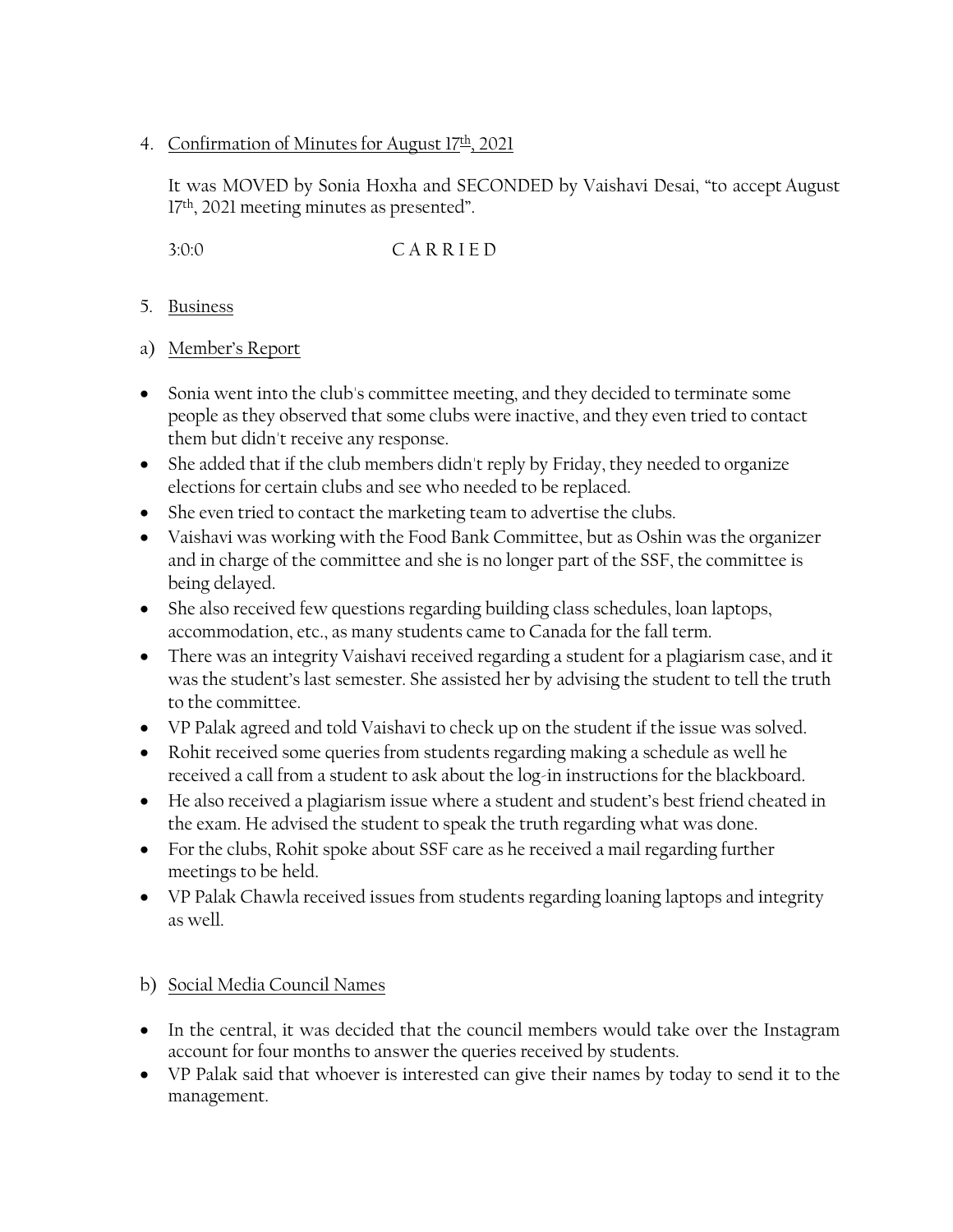- The one who is in charge of the account for the particular time will be responsible for assisting the students, suggesting ideas to expand the activities, and asking students about their opinions regarding the kinds of events and workshops they want.
- c) Central Update
- We have a new registrar, Cindy Fong.
- As discussed in the previous LBC, Sonia sent an email to the management regarding the skill camp certificate as most of the students were not present in the summer term, so now they can participate in the skill camp in another semester.
- The date of the town hall will be finalized by next week.
- At York Campus, the cafeterias were not open till now, but they will open in the fall intake during the class hours.
- In October, there will be a few steps in Food Bank as SSF are trying to organize a curbside pick up at Newnham.
- All of the members for Newnham agreed to the new SSF mail id. Palak will send an email to Ritik and Mario.
- The center is also proposing Frosh kits for the first 2000 students.
- d) Prepare for the class visits.
- Palak advised each coordinator to introduce themselves nicely and ask students if they have any queries for class visits. Palak asked council to prepare themselves for the presentation by preparing for the basic Questions.
- e) Other business
- There was not any other business further to be discussed.

# 6. Member's report

- It will be due on the 10th of each month; for July, it will be on September 10th.
- 7. Assistance needed from Manager
	- None
- 8. Items to be taken to the Central Level
	- None